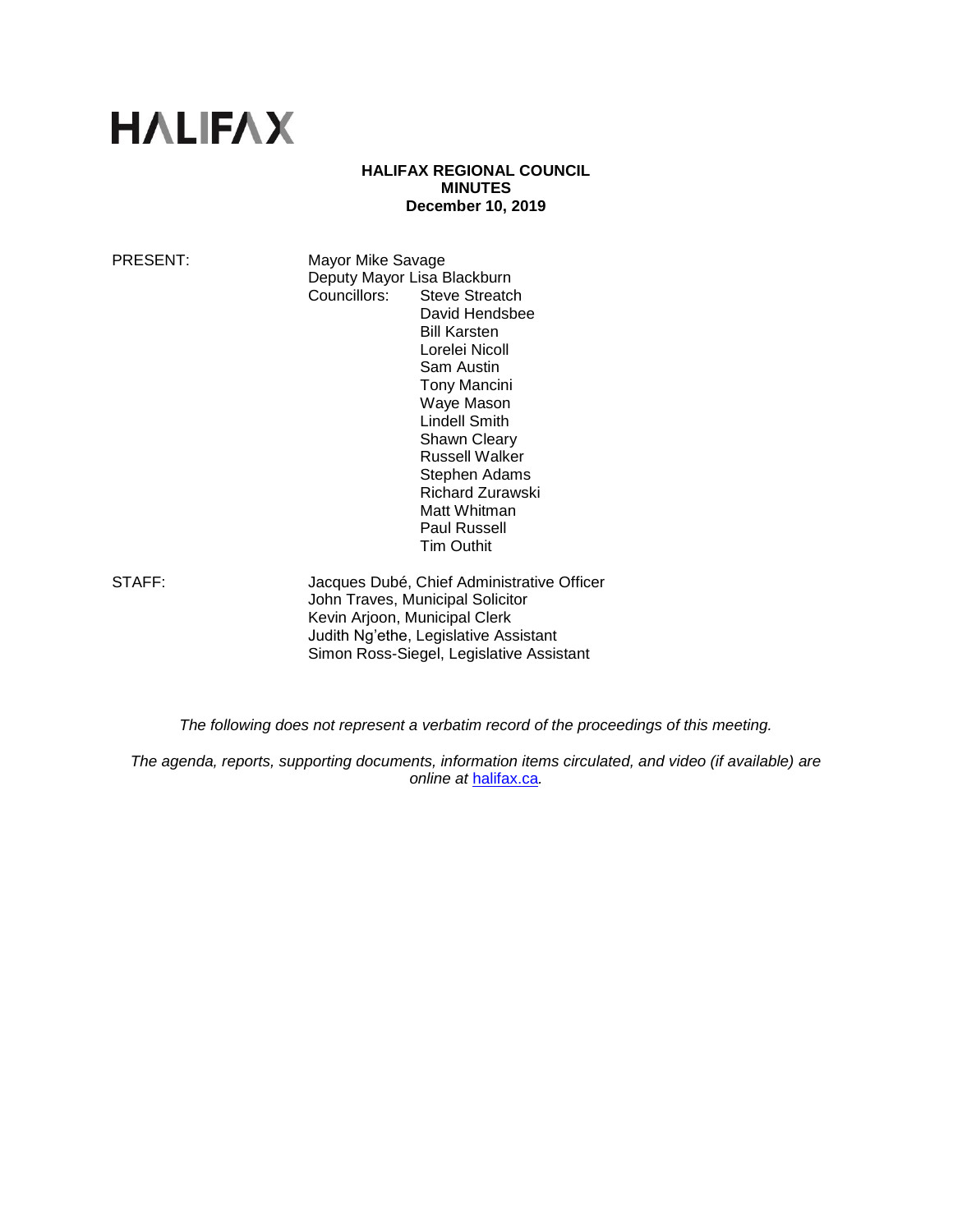*The meeting was called to order at 1:00 p.m., and recessed at 2:59 p.m. Council reconvened at 3:20 p.m. and recessed at 5:05 p.m. Council reconvened at 6:00 p.m. and adjourned at 6:38 p.m.*

# **1. CALL TO ORDER**

The Mayor called the meeting to order at 1:00 p.m. and Council stood for a moment of reflection.

Will Brewer, Town Crier, gave a holiday wishes proclamation.

Jacques Dubé, Chief Administrative Officer, introduced John MacIsaac, Executive Director of Corporate Services, to Council.

## **2. SPECIAL COMMUNITY ANNOUNCEMENTS & ACKNOWLEDGEMENTS**

Councillors noted a number of special community announcements and acknowledgements.

Councillor Hendsbee requested the Mayor to send a letter of condolence to the family of the late Myrna Provo (Cain).

## **3. APPROVAL OF MINUTES – October 29 and November 12, 2019**

MOVED by Councillor Mason, seconded by Councillor Whitman

**THAT the minutes of October 29 and November 12, 2019 be approved as circulated.**

# **4. APPROVAL OF THE ORDER OF BUSINESS AND APPROVAL OF ADDITIONS AND DELETIONS**

Addition: 17.5 Property Matter – Private and Confidential Report

Councillor Zurawski requested that Information Item No. 1 – Memorandum from the Director of Planning and Development dated November 12, 2019 re: Climate Action Plan Update be brought forward for discussion at the January 14, 2020 Regional Council meeting.

The Mayor noted that a staff presentation would be given as part of agenda item 15.1.4 – Community Stadium Recommendation.

MOVED by Councillor Nicoll, seconded by Councillor Whitman

#### **THAT the agenda be approved as amended.**

#### **MOTION PUT AND PASSED.**

## **5. CONSENT AGENDA\***

MOVED by Councillor Mason, seconded by Councillor Nicoll

**THAT Halifax Regional Council approve the following agenda item: 15.1.1.**

#### **MOTION PUT AND PASSED UNANIMOUSLY.**

#### **6. BUSINESS ARISING OUT OF THE MINUTES – NONE**

## **7. CALL FOR DECLARATION OF CONFLICT OF INTERESTS – NONE**

## **8. MOTIONS OF RECONSIDERATION – NONE**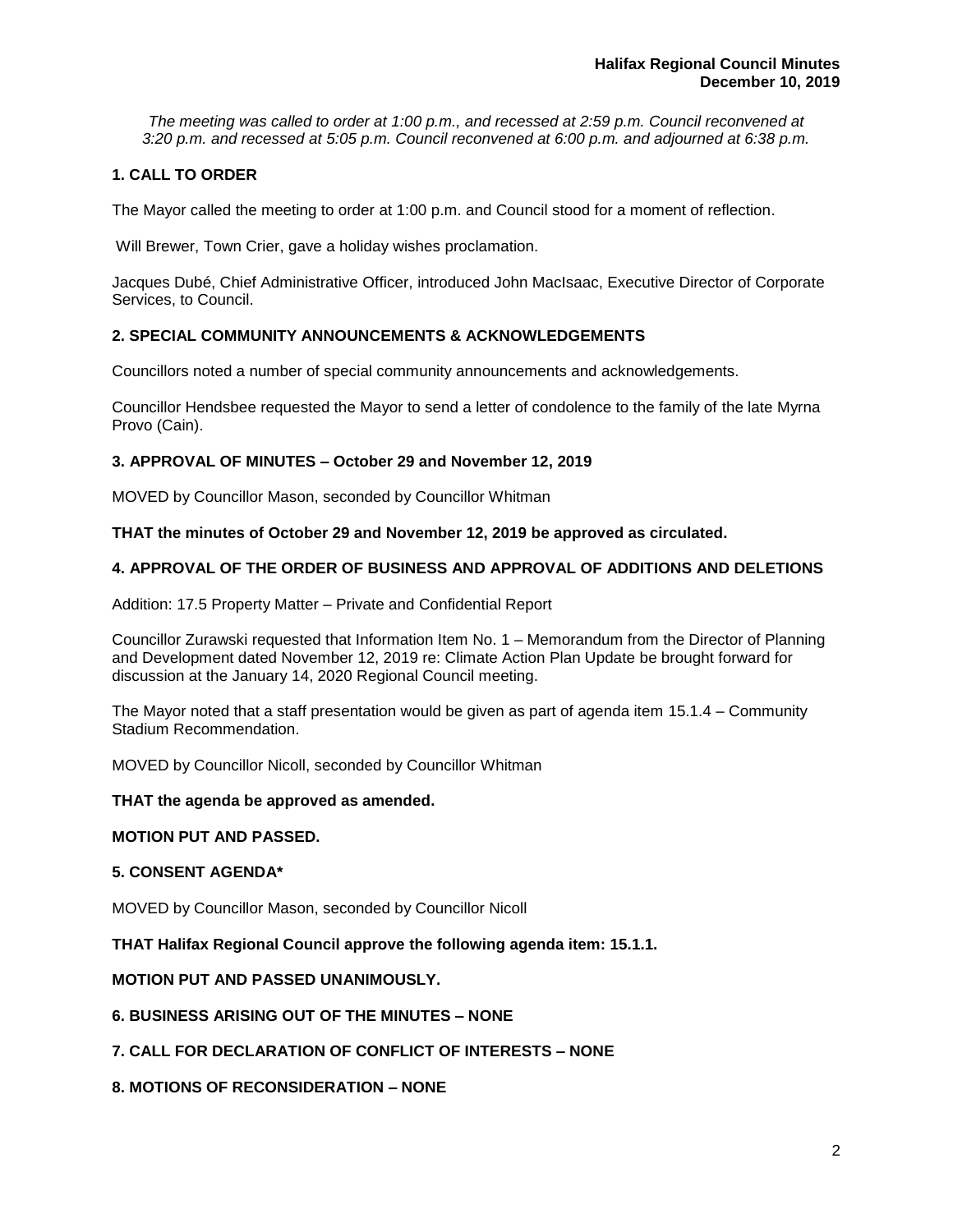## **9. MOTIONS OF RESCISSION – NONE**

#### **10. CONSIDERATION OF DEFERRED BUSINESS – December 3, 2019 10.1 Councillor Streatch**

MOVED by Councillor Streatch, seconded by Councillor Cleary

**THAT Halifax Regional Council request a staff report to investigate options for a land purchase, within the municipal water & sewer service boundary, in Middle Musquodoboit to facilitate and provide for the construction of an outdoor recreation facility, incorporating a splash pad to service the community and surrounding area.**

## **MOTION PUT AND PASSED UNANIMOUSLY.**

**10.2 Case H00446 – Old South Suburb Heritage Conservation District Plan, By-law, and Amendments to the Downtown Halifax Secondary Municipal Planning Strategy and Land Use Bylaw**

The following was before Council:

- A staff supplementary report dated December 3, 2019
- Community Planning and Economic Development Standing Committee report dated November 21, 2019
- Design Review Committee report dated November 22, 2019
- Heritage Advisory Committee report dated October 25, 2019
- Staff report dated September 25, 2019
- Correspondence from William Breckenridge and Luke Stock
- Handout of correspondence from the December 3, 2019 Regional Council meeting

MOVED by Councillor Mason, seconded by Councillor Nicoll

**THAT Halifax Regional Council give First Reading and schedule a public hearing to consider the:**

**1. Old South Suburb Heritage Conservation District Plan and the Old South Suburb Heritage Conservation District By-law as contained in Attachments A and B of the staff report dated September 25, 2019, with the following amendments:**

**a. Delete terms "Foreign Protestant" on page 5 of the Old South Suburb Heritage Conservation District Plan and replace with the terms "primarily German-speaking" and "German-speaking", as set out in Attachment A of the supplementary staff report dated December 3, 2019;**

**b. Delete Map 1, Heritage Resources, of the Old South Suburb Heritage Conservation District Plan and replace with Map 1, Heritage Resources, contained in Attachment B of the supplementary staff report dated December 3, 2019;**

**c. Delete heritage property inventory sheets for 1144 Barrington Street, 1146-48 Barrington Street and 1150 Barrington Street in the Old South Suburb Heritage Conservation District Plan and replace with heritage property inventory sheets for 1144 Barrington Street, 1146-48 Barrington Street and 1150 Barrington Street, contained in Attachment C of the supplementary staff report dated December 3, 2019; and**

**d. Delete Schedule A, Heritage Resources, of the Old South Suburb Heritage Conservation District By-law and replace with Schedule A, Heritage Resources, contained in Attachment D of the supplementary staff report dated December 3, 2019.**

**2. amendments to the Downtown Halifax Municipal Planning Strategy and the amendments to the Downtown Halifax Land Use By-law as contained in Attachments C and D of the staff report dated September 25, 2019, with the following amendments:**

**a. Delete Schedule E, Map 7.5, Old South Suburb Heritage Resources, contained in Attachment C of the staff report dated September 25, 2019 and replace with Schedule E, Map 7.5, Old South Suburb Heritage Resources, contained in Attachment E of the supplementary staff report dated December 3, 2019; and**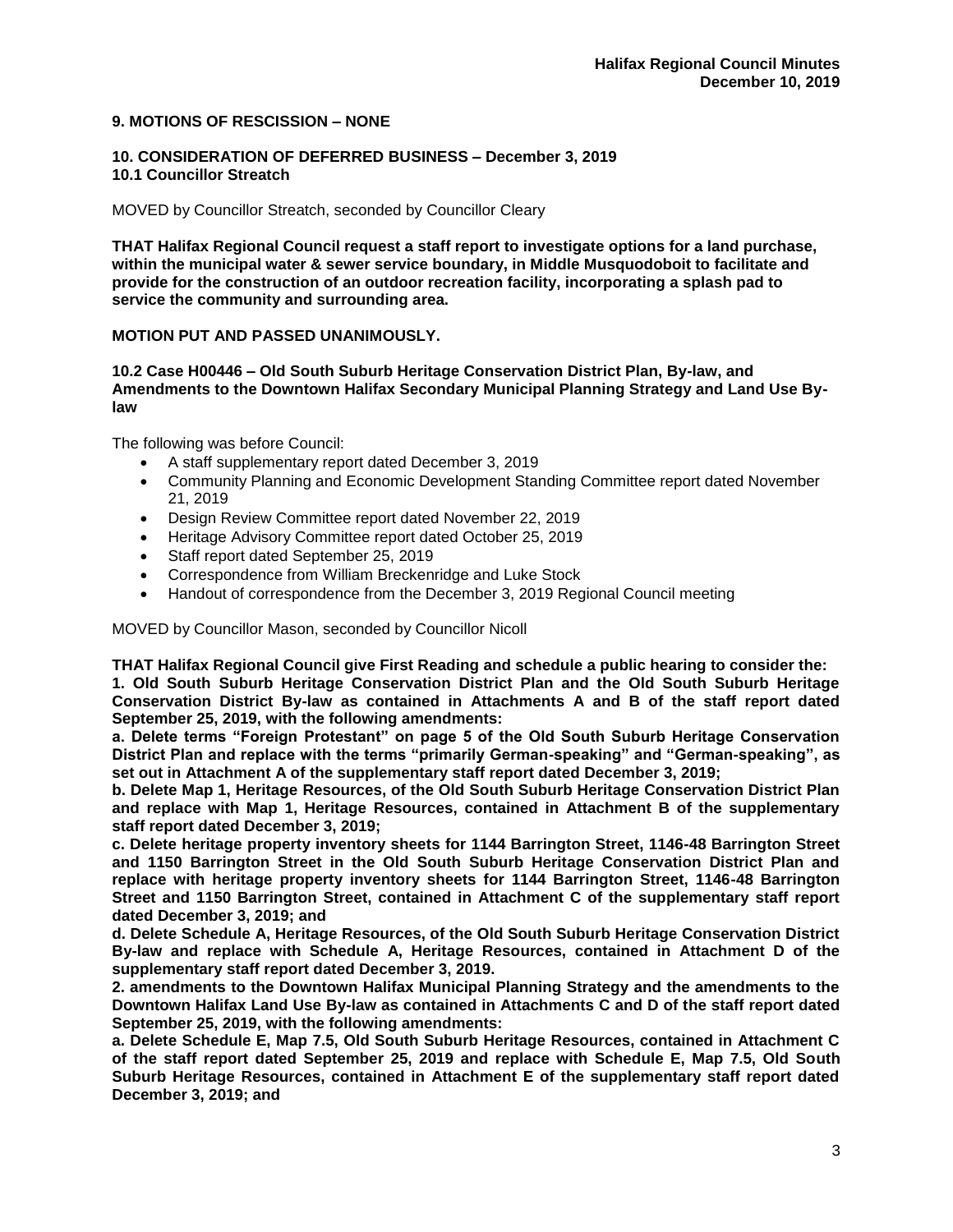**b. Delete Attachment D, amendments to the Downtown Halifax Land Use By-law, contained in the staff report dated September 25, 2019 and replace with Attachment D, amendments to the Downtown Halifax Land Use By-law, contained in Attachment F of the supplementary staff report dated December 3, 2019.**

Responding to a question from Council, Kelly Denty, Director, Planning and Development, explained that if Council moved the Design Review Committee recommendation, the motion on the floor would need to be delayed for staff to provide a supplementary report on the recommendation and advised that this would delay the hearing process for the heritage conservation district by at least a month. Denty further advised that one of the mandates of the Design Review Committee is to provide advice on amendments to the Downtown Halifax Land Use By-law and had made its recommendation to Council in this advisory capacity.

# **MOTION PUT AND PASSED UNANIMOUSLY.**

# **11. NOTICES OF TABLED MATTERS – NONE**

## **12. PUBLIC HEARINGS**

## **12.1 Case 17272 - Amendments to the Bedford Municipal Planning Strategy and Land Use By-law for Cushing Hill (Commercial Comprehensive Development District area and adjacent lands), Bedford**

The following was before Council:

- A report from the North West Community Council dated November 5, 2019 with attached staff report dated October 2, 2019 and North West Planning Advisory memo dated August 11, 2016
- A draft Minute extract from Halifax Regional Council– November 12, 2019
- A staff presentation
- Correspondence from Emily Armstrong

First reading given on November 12, 2019

Andrew Bone, Planner III, provided Council with a presentation on Case 17272 - Amendments to the Bedford Municipal Planning Strategy and Land Use By-law for Cushing Hill (Commercial Comprehensive Development District area and adjacent lands), Bedford.

In response to questions from Council regarding the height of the developments proposed for the commercial zone, staff noted that there was a significant elevation difference between the proposed commercial and residential zones. The grade differences would help mitigate height disparities between the two zones.

In response to questions from Council regarding access to the development site, staff noted that the Nova Scotia Department of Transportation have denied access to the property owner from all adjacent properties they control. By including a new property from the site, there is already existing access and if the property owners negotiate, the developer may be able to obtain access over the adjacent property. Staff's planning has allowed for this as a possible solution.

In response to questions from Council regarding prescriptions for the design and aesthetics of the roof in the commercial zone, staff stated that there is nothing which requires the developer to install a particular roof type on buildings in the commercial zone. If Council wanted to require a roof type, this would require staff to seek a development agreement.

Responding to questions regarding the protection of trees, staff noted that the current proposal does not specify which trees must be retained and specifying particular trees for retention would require staff to pursue a development agreement. Staff noted that if staff were directed to pursue a development agreement, this would constitute a substantial change and require a further public hearing.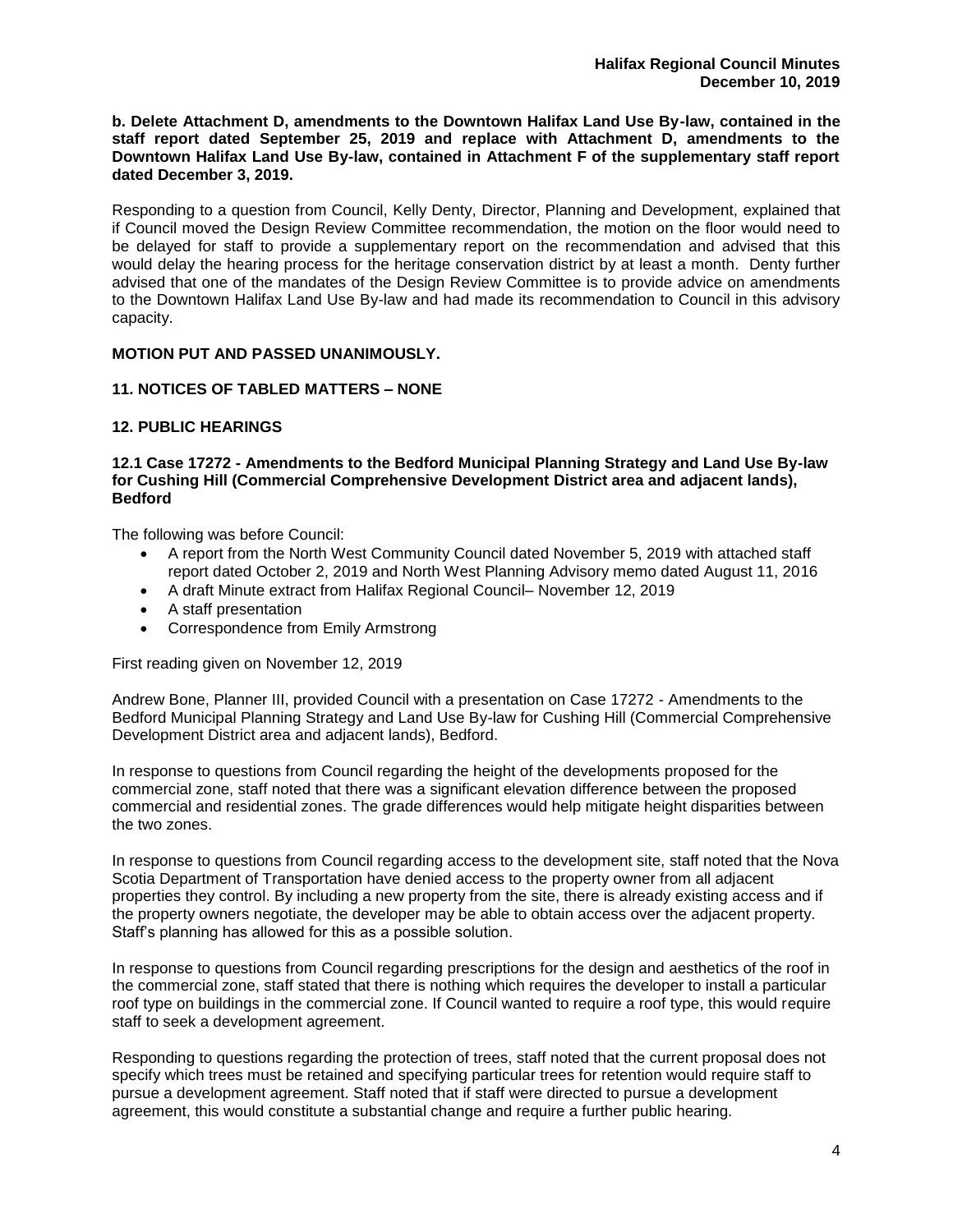Mayor Savage reviewed the rules of procedure for public hearings and opened the public hearing for anyone wishing to speak on the matter.

**Janet Shiers,** of Bedford noted they live close to the development and are interested in preserving ways into and out of the development. The speaker spoke about their concerns that an influx of new residents may add traffic to the area which with an absence of sidewalks on Oakmount Drive may create a safety risk for pedestrians. The speaker noted that Oakmount Drive is quite a steep roadway and is used regularly by pedestrians and that children also are picked up by school buses in the area. There is a strong desire for sidewalks or added traffic safety measures in the area. The speaker expressed concern about added flow-through traffic off of the highway. The speaker stated it is important to ensure wildlife corridors are preserved flowing through the area for deer and birds. The speaker concluded by noting concerns about added strain on the capacity of schools, fire and police services.

**Cynthia Vox**, of Bedford stated that the proposal before Council was the least concerning of the previous proposed developments for the subject site, but raised issues regarding a need for traffic calming, and supported lowering of speed limits for the area to protect pedestrians and children traveling to and form schools. One of the biggest concerns was to ensure there be no access through the Bedford Highway to the residential streets of the proposed development and adjacent area.

**Claire Holt**, of Bedford noted that it appeared that a great deal of consultation had occurred. The speaker thanked staff for their diligence in consulting with area residents. The speaker noted that this area has a mixed demographic with many new families for whom safety is of the utmost importance. The speaker stated they believe that area residents welcome new neighbours but want to ensure community safety is preserved.

**Chris Palmer**, a local resident since 1988, asked what type of materials are capable of being recycled as part of a recycling facility in the commercial zone. The speaker reiterated comments previously made by other speakers regarding the importance of traffic safety noting that children use residential streets to walk to and from school. The speaker stated that the local streets cannot absorb more traffic in the area and that it is virtually impossible to take a left hand turn from Oakmount Drive.

Mayor Savage called three times for any other members of the public wishing to speak on the matter, there were none present.

MOVED by Councillor Hendsbee, seconded by Councillor Karsten

#### **THAT the public hearing be closed.**

#### **MOTION PUT AND PASSED.**

In reply to questions regarding the number of dwelling units which could be added to the residential site, Bone noted that it is difficult to provide a meaningful estimate however, half of site, approximately four acres, could accommodate residential additions. By staff's rough estimate, this would be less than 40 dwelling units, though further precision could come from a complete design process. Regarding traffic concerns, Bone stated that a traffic study has not been completed as part of the application but typically a home would produce between eight and ten trips per day.

Bone advised that the site would permit the construction of a household recycling depot which would be limited to assorted recyclables such as cans and bottles, though due to the higher value of the land, the subject site will likely attract higher rent businesses.

MOVED by Councillor Outhit, seconded by Councillor Russell

**THAT Halifax Regional Council adopt the proposed amendments to the Municipal Planning Strategy (MPS) and Land Use By-law for Bedford, as set out in Attachments A and B of the staff**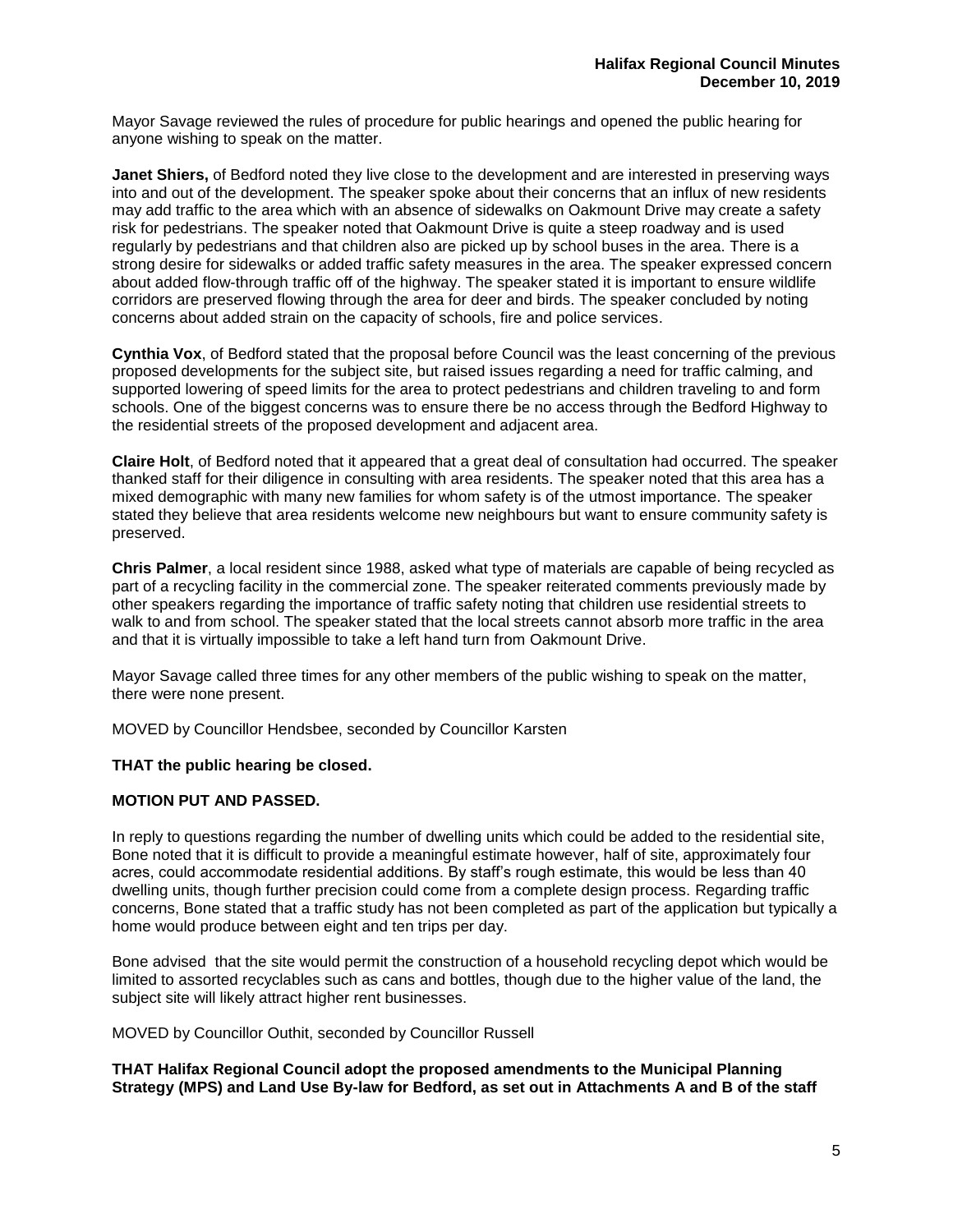#### **report dated October 2, 2019, to create new MPS policies and zoning for the Cushing Hill Commercial Comprehensive Development District (CCDD) area, Bedford.**

## **MOTION PUT AND PASSED.** (15 in favour, 2 against)

In favour: Mayor Savage, Deputy Mayor Blackburn, Councillors Streatch, Hendsbee, Karsten, Nicoll, Austin, Mancini, Mason, Walker, Adams, Zurawski, Whitman, Russell and Outhit

Against: Councillor Smith, Cleary

## **13. CORRESPONDENCE, PETITIONS & DELEGATIONS**

#### **13.1 Correspondence**

The Clerk noted that correspondence was received for items 10.2, 12.1, 15.1.2, 15.1.3, 15.1.4, 15.3.1. and Budget Committee items no. 3 and no. 4. This correspondence was circulated to Council.

For a detailed list of correspondence received refer to the specific agenda item.

## **13.2 Petitions – NONE**

## **14. INFORMATION ITEMS BROUGHT FORWARD – NONE**

#### **15. REPORTS**

# **15.1 CHIEF ADMINISTRATIVE OFFICER 15.1. 1 Increase to Contract, RFP-18-302 Consulting Services – Bayers Road Transit Priority Corridor – Detailed Design\***

The following was before Council:

• A staff recommendation report dated November 22, 2019

The following motion was approved as part of the Consent Agenda:

MOVED by Councillor Mason, seconded by Councillor Nicoll

**THAT Halifax Regional Council approve an increase to contract with WSP Canada Inc. (Purchase Order No. 2070796457) for additional work beyond the original scope in the amount of \$119,878 (net HST included) with funding from Project Account CM000014 – Transit Priority Measures Corridors as outlined in the Financial Implications section of the staff report dated November 22, 2019.**

## **MOTION PUT AND PASSED UNANIMOUSLY.**

#### **15.1.2 Supervised Consumption/Overdose Prevention Site**

The following was before Council:

- A staff recommendation report dated November 6, 2019
- Correspondence from the Reverend Dr. Rhonda Y. Britton and Patricia Cuttell Busby

MOVED by Councillor Smith, seconded by Councillor Mason

**THAT Halifax Regional Council direct the Chief Administrative Officer to formalize discussions with the provincial government, community partners and other stakeholders regarding HRM's participation in the co-development of a municipal drug strategy.**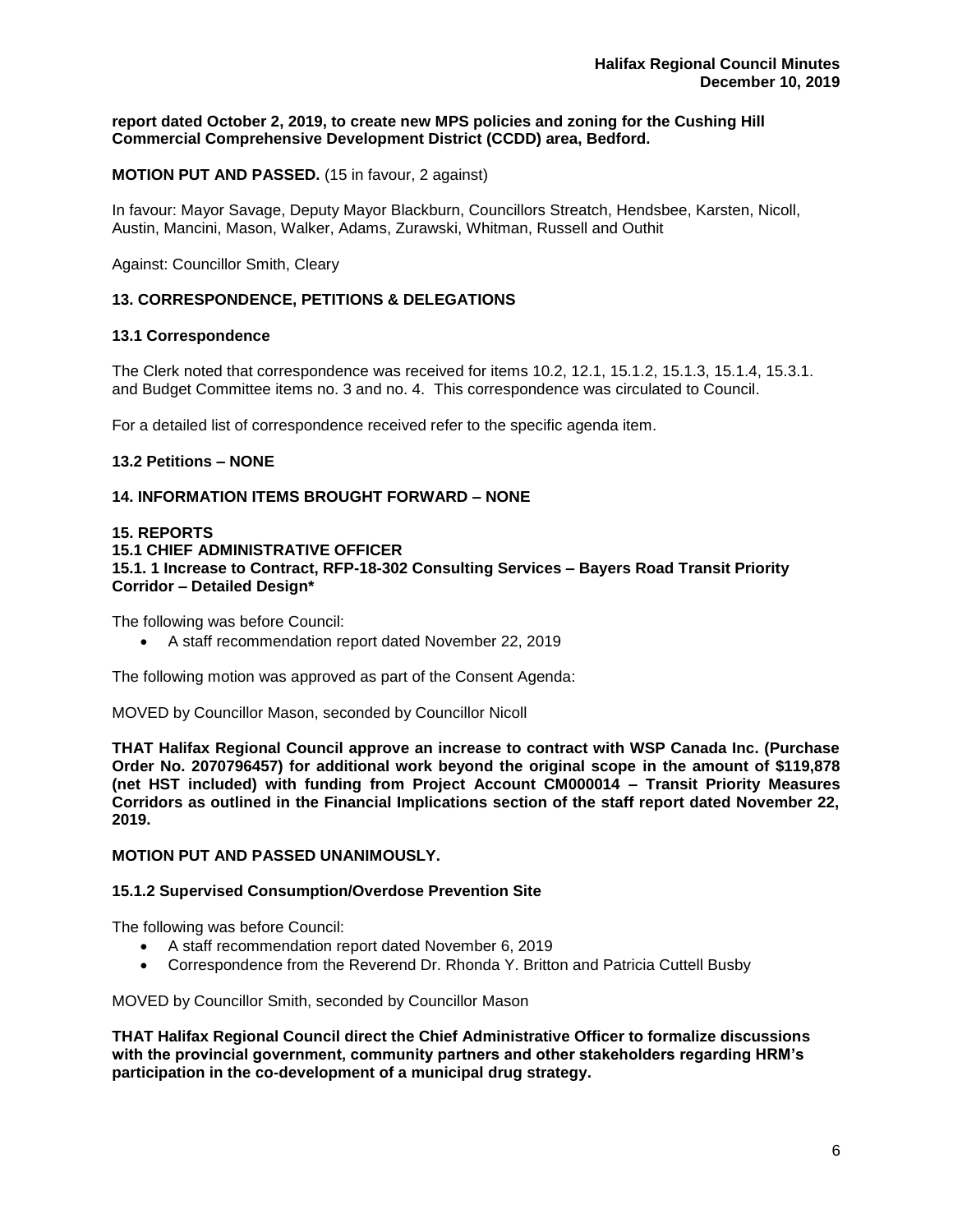Amy Siciliano, Public Safety Advisor, responded to questions from Council, noting that there has not been any increase in incidents resulting from the creation of the site. Siciliano further confirmed that Halifax Regional Police has representation on the advisory committee for the site and information is being shared with relevant parties on how many people use it and incidents that have taken place. Responding to a further question from Council, John Traves, Municipal Solicitor, advised that it is not necessary to amend the motion to specifically include the federal government in the motion as the phrase "including other stakeholders" would suffice for that purpose.

Jacuqes Dubé, Chief Administrative Officer, further advised that as a municipal drug strategy is developed, there may be financial implications and human resource requirements for the municipality, though this would only be confirmed following development of the strategy in partnership with other stakeholders.

## **MOTION PUT AND PASSED UNANIMOUSLY.**

## **15.1.3 Halifax Common Aquatic Area and Open Space Master Plan Update**

The following was before Council:

- A staff recommendation report dated November 12, 2019
- Correspondence from Judith Fingard

MOVED by Councillor Mason, seconded by Councillor Smith

**THAT Halifax Regional Council:**

**1. Direct the Chief Administrative Officer to:**

**a) Initiate the capital planning and construction for the replacement of the Halifax Common aquatic area and related facilities as outlined in the staff report dated November 12, 2019; b) Engage with stakeholders to develop plans for the accommodation of uses such as youth music and arts programs within the proposed aquatic facility building and other nearby community facilities;**

**c) Complete the Halifax Common Open Space Master Plan as outlined in the staff report dated November 12, 2019; and**

**2. Request that the Mayor write a letter to the Minister of Municipal Affairs to request an amendment to the** *Halifax Regional Municipality Charter* **to authorize the Municipality to erect a permanent building and associated fencing on the Central Common to support the redevelopment of the Halifax Common aquatic area.** 

Responding to a question from Council, Carolle Koziak-Roberts, Landscape Architect, clarified that the skate park and basketball court were not included in the report to Council, but consultations have been made with stakeholders and these will be considered as part of the Halifax Common Open Space Master Plan.

In response to a follow up question, Richard Harvey, Manager of Policy and Planning, confirmed that the normal procurement process would be followed for construction of the proposed aquatic facility building.

Responding to a question from Council, Denise Schofield, Director, Parks and Recreation, confirmed that the Halifax Common Aquatic Area predates the aquatic strategy. Schofield also advised that the intention is for the building in the aquatic area to act as a community building and accommodate other programs and activities for year-round programming.

## **MOTION PUT AND PASSED.** (14 in favour, 3 against)

In favour: Mayor Savage, Deputy Mayor Blackburn, Councillors Streatch, Hendsbee, Karsten, Nicoll, Austin, Mancini, Mason, Smith, Cleary, Walker, Russell and Outhit

Against: Councillors Adams, Zurawski and Whitman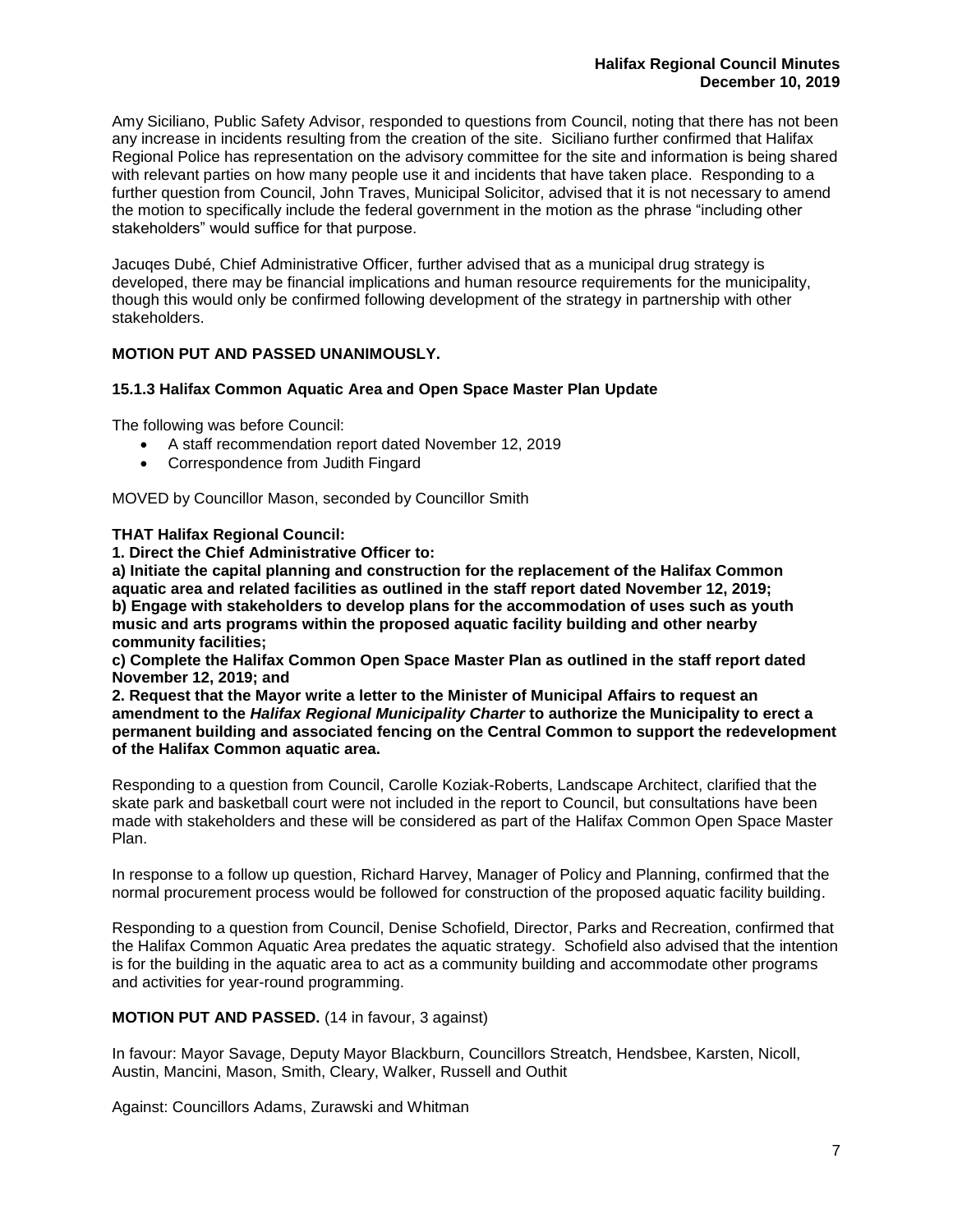#### **15.1.4 Community Stadium Recommendation**

The following was before Council:

- A staff recommendation report dated November 30, 2019
- A staff presentation dated December 10, 2019
- Correspondence from Stewart Brown, Nora Valentino, Scott Tanner, Andrew Rae, Ken Godin, Gerard Sullivan, Patti Christie, Derek Simon, Mike Davison, Karan Sidhu, Andrew Munro, John Dalziel, Elizabeth Church, David S. Rowland, Robert Cameron and Tanice Mundle

Jerry Blackwood, Director of Corporate and Customer Services, provided a presentation on the stadium proposal received from the proponent, Schooner Sports and Entertainment and the staff recommendation regarding the proposal.

MOVED by Councillor Streatch, seconded by Councillor Karsten

#### **THAT Halifax Regional Council:**

**1. Authorize the Chief Administrative Officer to negotiate a Contribution Agreement substantially in accordance with terms outlined in Table 1 of the staff report dated November 30, 2019, to provide for a one-time contribution of \$20M towards the cost of construction of a community stadium to be payable upon substantial completion of construction. The Contribution Agreement is to be subject to the selection of a site with optimal access to major transportation routes and necessary infrastructure acceptable to Regional Council and further; and 2. To return to Regional Council for approval of the site and the Contribution Agreement.**

Council discussed the motion with staff responding to questions. Blackwood confirmed that the one-time contribution of \$20 million would not be paid from a raise to the tax rate but from the strategic capital reserve which is funded partly through the general rate and partly from identified strategic land sales.

Blackwood further indicated that if the football team were to go out of business, the municipality would still have the community stadium. Blackwood also confirmed that should Council approve the motion, site selection, funding from another level of government and financing from financial institutions would need to be undertaken.

Denise Schofield, Director, Parks and Recreation, advised that while the municipality has capacity in its recreation assets, users face challenges gaining access to turf fields during prime times. Schofield further indicated that there are a number of other activities that could be undertaken in the stadium which currently the municipality does not have the capability to host.

John Traves, Municipal Solicitor, advised that the municipality has the legal authority to provide a direct contribution in exchange for recreation as long as the ownership of the stadium is structured as a not-forprofit and that this would be addressed during the contribution agreement discussions. Traves also noted that, as a next step, staff would be working with the proponent, Schooner Sports and Entertainment, on identifying a suitable site for the stadium.

Jacques Dubé, Chief Administrative Officer, advised that a one-time contribution of \$20 million is a better alternative than waiving the property tax. Dubé further indicated that the contribution agreement would need to come back to Council for approval together with approval of a site.

Jane Fraser, Chief Finance Officer, informed Council that the strategic capital reserve has a current balance of \$39.5 million and is set up for specific signature projects, including a community stadium.

The following amendment was proposed: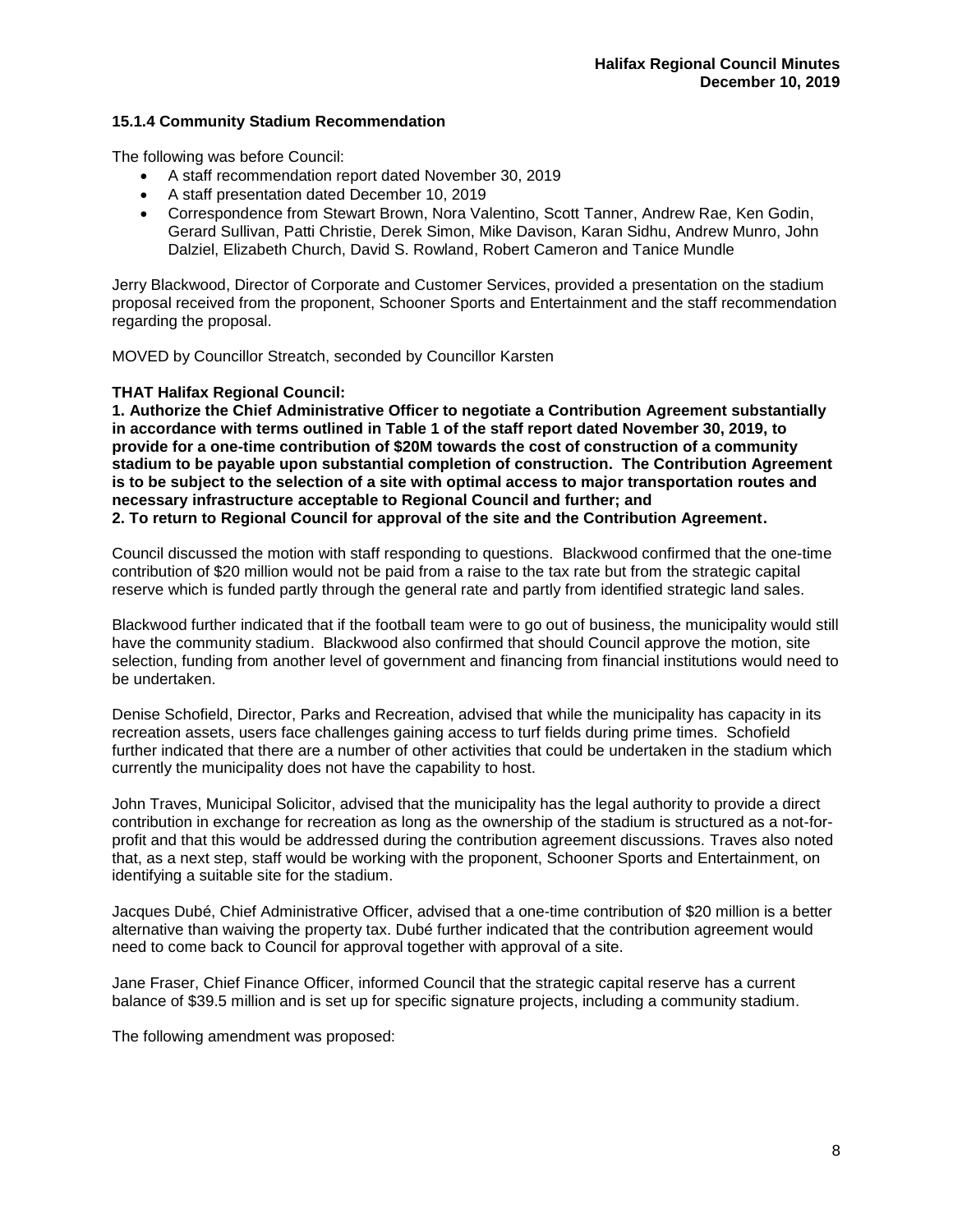MOVED by Councillor Cleary, seconded by Councillor Austin

**THAT the words "provided the HRM Field Study proves the need for a new community stadium," be inserted before the words "to provide for a", that the words "And Active" be inserted before "Transportation Routes" and the words "as well as public transit" be inserted after, that the contribution agreement be amended to include the following: "where Stadium Co. provides this programming time below market value in recognition of HRM's contribution" 2. Amend Table 1: Term Sheet for Stadium Contribution Agreement, under "Recreation** 

**Programming": CAO has the authority to negotiate recreation programming and scheduling at the community stadium subject to budget capacity and cost recovery, where Stadium Co. provides this programming time below market value in recognition of HRM's contribution**

To read as follows:

**THAT Halifax Regional Council:**

**1. Authorize the Chief Administrative Officer to negotiate a Contribution Agreement substantially in accordance with terms outlined in Table 1 of the staff report dated November 30, 2019, provided the HRM Field Study proves the need for a new community stadium, to provide for a one-time of \$20M towards the cost of construction of a community stadium to be payable upon substantial completion of construction. The Contribution Agreement is to be subject to the selection of a site with optimal access to major and active transportation routes as well as public transit and necessary infrastructure acceptable to Regional Council and further;**

**2. Amend Table 1 of the staff report dated November 30, 2019: Term Sheet for Stadium Contribution Agreement, under "Recreation Programming" to include the following: That the Chief Administrative Officer has the authority to negotiate recreation programming and scheduling at the community stadium subject to budget capacity and cost recovery, where Stadium Co. provides this programming time below market value in recognition of HRM's contribution.**

## **MOTION TO AMEND PUT AND DEFEATED.** (7 in favour, 10 against)

In favour: Councillors Nicoll, Austin, Mason, Smith, Cleary, Walker and Zurawski

Against: Mayor Savage, Deputy Mayor Blackburn, Councillors Streatch, Hendsbee, Karsten, Mancini, Adams, Whitman, Russell and Outhit

Council returned to consideration of the original motion.

Dubé confirmed that if the motion is approved, staff and the proponent would negotiate on the contribution agreement and work together on identifying a site and that the proponent would approach the Province with the municipality's facilitation. Dubé confirmed that the Province would have to be on board for the proposal to be feasible.

#### **MOTION PUT AND PASSED.** (10 in favour, 7 against)

In favour: Mayor Savage, Deputy Mayor Blackburn, Councillors Streatch, Hendsbee, Karsten, Nicoll, Mancini, Walker, Adams and Russell

Against: Councillors Austin, Mason, Smith, Cleary, Zurawski, Whitman, Outhit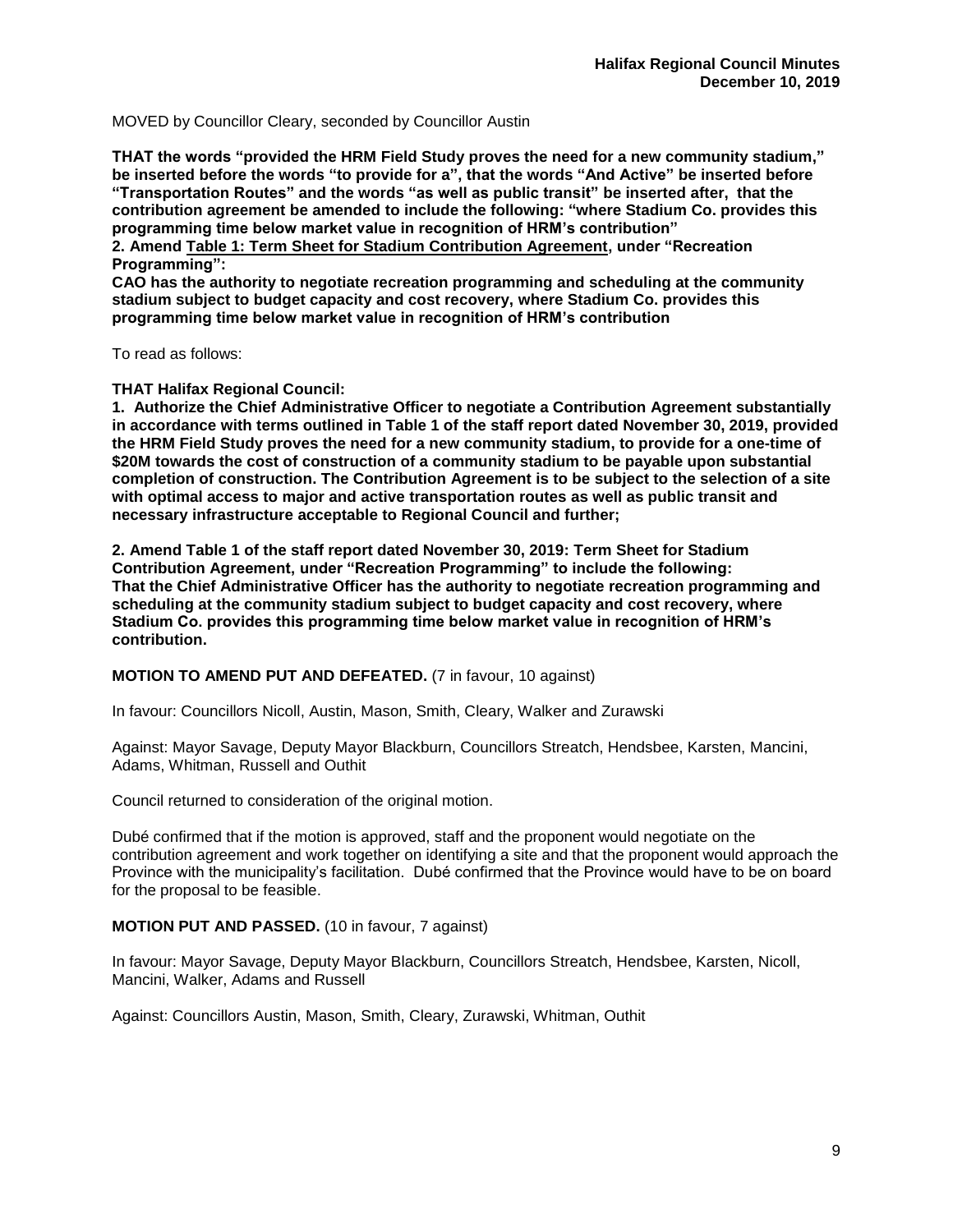## **15.2 HALIFAX AND WEST COMMUNITY COUNCIL**

#### **15.2.1 Case 21730 - Request to amend the Halifax Municipal Planning Strategy and Land Use Bylaw for 205 Bedford Highway, Halifax**

The following was before Council:

• A report from Halifax and West Community Council dated December 3, 2019 with attached revised Attachment A, staff recommendation report dated October 25, 2019, and staff memorandum circulated at the December 3, 2019 Special Meeting of Halifax and West Community Council

MOVED by Councillor Walker, seconded by Councillor Cleary

**THAT Halifax Regional Council not approve amendments to the Halifax Municipal Planning Strategy and the Halifax Mainland Land Use By-law to enable an eight-storey mixed-use building at 205 Bedford Highway, Halifax.**

Council Walker requested that the motion be defeated so that an alternative be put forward.

**MOTION PUT AND DEFEATED.** (2 in favour, 15 against)

In favour: Councillors Smith, Outhit

Against: Mayor Savage, Deputy Mayor Blackburn, Councillors Streatch, Hendsbee, Karsten, Nicoll, Austin, Mancini, Mason, Cleary, Walker, Adams, Zurawski, Whitman, Russell

MOVED by Council Walker, seconded by Councillor Adams

**THAT Halifax Regional Council give First Reading to consider amendments to the Halifax MPS and the Halifax Mainland LUB, to permit an eight-storey mixed-use building at 205 Bedford Highway, by development agreement, subject to a minimum of 18 units of affordable housing dwelling units being provided via incentive or bonus zoning, as set out in revised Attachment 1 of the Community Council report dated December 3, 2019 and attachment B of the staff report dated October 25, 2019, and schedule a public hearing.**

Responding to a query from Council, Sean Gillis, Planner II, informed Council of the income levels and type of housing that would qualify for affordable housing.

#### **MOTION PUT AND PASSED UNANIMOUSLY.**

#### **15.3 HERITAGE ADVISORY COMMITTEE**

## **15.3.1 Case H00469 - Request to Include 5381 Spring Garden Road, Halifax in the Registry of Heritage Property for the Halifax Regional Municipality**

The following was before Council:

- A report from the Heritage Advisory Committee dated November 28, 2019 with attached staff recommendation report dated September 9, 2019 and Evaluation Criteria Scoring Summary
- Correspondence from William Breckenridge

MOVED by Councillor Mason, seconded by Councillor Hendsbee

**THAT Halifax Regional Council set a date for a heritage hearing to consider the inclusion of 5381 Spring Garden Road in the Registry of Heritage Property for the Halifax Regional Municipality, as shown on Map 1 of the staff report dated September 9, 2019, as a municipal heritage area under the Heritage Property Act.** 

**MOTION PUT AND PASSED UNANIMOUSLY.**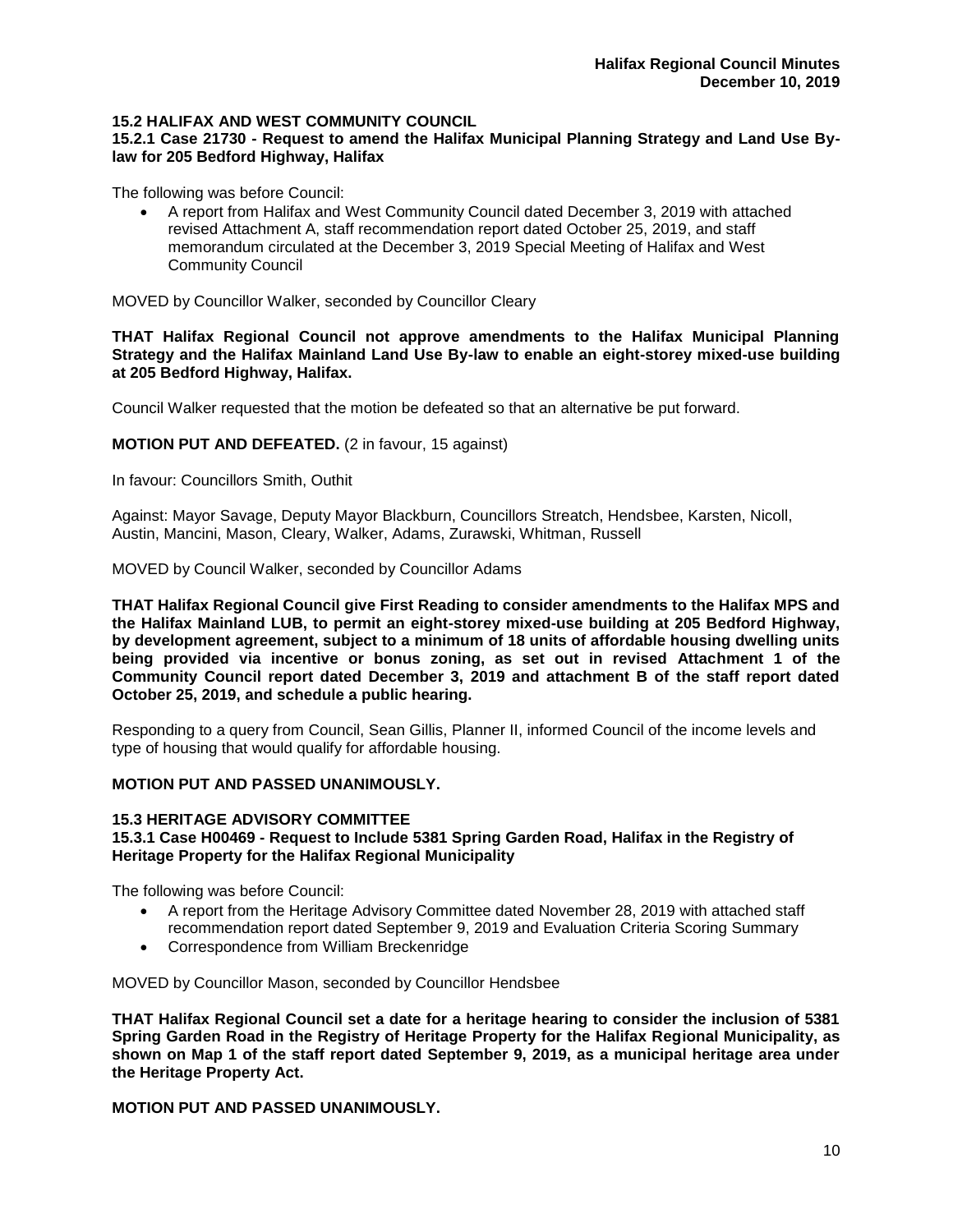## **15.3.2 Re-registration and inclusion of St. Patrick's Rectory, 2267 Brunswick Street in the Heritage Registry**

The following was before Council:

• A report from the Heritage Advisory Committee dated November 28, 2019 with attached request for consideration form from Lois Yorke

MOVED by Councillor Smith, seconded by Councillor Hendsbee

**THAT Halifax Regional Council request a staff report examining the potential for re-registering St. Patrick's Rectory, 2267 Brunswick Street, and re-entering it in the Registry of Heritage Property for the Halifax Regional Municipality.**

Aaron Murnaghan, Principal Heritage Planner, informed Council that this property was mistakenly registered as a heritage property due to a clerical error that confused it with the neighbouring St. Patrick's Church. Murnaghan noted that it is not known if the owner wants the property designated as a heritage property and that staff will reach out to the owner.

**MOTION PUT AND PASSED.** (15 in favour, 2 against)

In favour: Mayor Savage, Deputy Mayor Blackburn, Councillors Streatch, Hendsbee, Karsten, Nicoll, Austin, Mancini, Mason, Smith, Cleary, Zurawski, Whitman, Russell and Outhit

Against: Councillors Walker and Adams

## **16. MOTIONS – NONE**

## **17. IN CAMERA (IN PRIVATE)**

#### **17.1 In Camera (In Private) Minutes – October 29 and November 12, 2019**

This matter was dealt with in public.

MOVED by Councillor Hendsbee, seconded by Councillor Nicoll

## **THAT the In Camera (In Private) minutes of October 29 and November 12, 2019 be approved as circulated.**

#### **MOTION PUT AND PASSED.**

#### **17.2 LEGAL ADVICE –** *Private and Confidential Report*

The following was before Council:

• A revised private and confidential staff report dated December 3, 2019

This matter was dealt with in public.

MOVED by Councillor Cleary, seconded by Councillor Nicoll

**THAT Halifax Regional Council: 1. Adopt the recommendation as outlined in the revised private and confidential staff report dated December 3, 2019; and 2. Not release the revised private and confidential staff report dated December 3, 2019 to the** 

**public.**

**MOTION PUT AND PASSED UNANIMOUSLY.**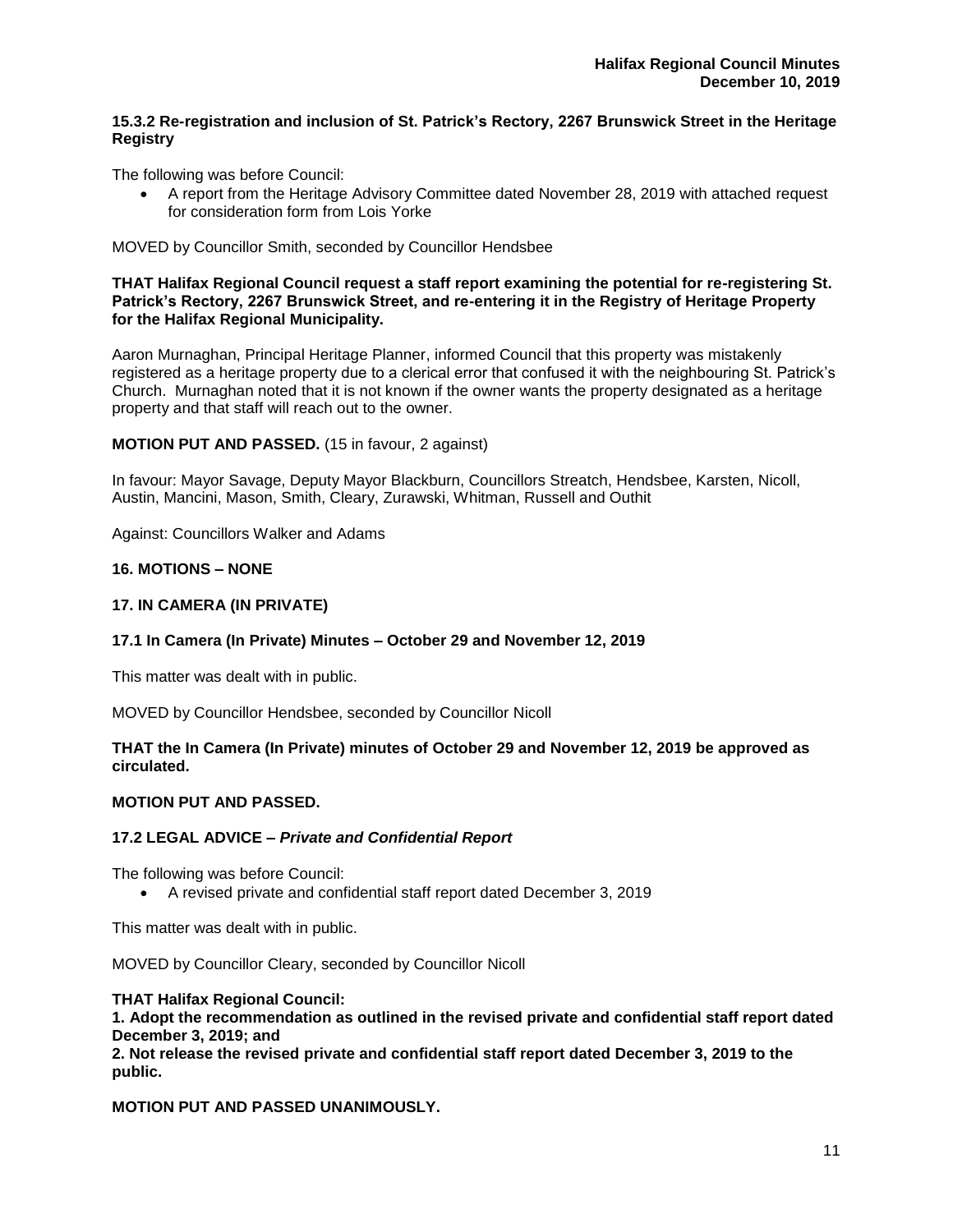## **17.3 PERSONNEL MATTER -** *Private and Confidential Report*

The following was before Council:

• A private and confidential staff report dated December 2, 2019

This matter was dealt with in public.

MOVED by Councillor Karsten, seconded by Councillor Mason

**THAT Halifax Regional Council: 1. Adopt the recommendation as outlined in the private and confidential staff report dated December 2, 2019; and 2. Not release the private and confidential staff report dated December 2, 2019 to the public.**

**MOTION PUT AND PASSED.** (15 in favour, 2 against)

In favour: Mayor Savage, Deputy Mayor Blackburn, Councillors Streatch, Hendsbee, Karsten, Nicoll, Austin, Mancini, Mason, Smith, Walker, Adams, Zurawski, Russell and Outhit

Against: Councillors Cleary and Whitman

#### **17.4 LEGAL ADVICE –** *Private and Confidential Report*

The following was before Council:

• A private and confidential staff report dated November 21, 2019

This matter was dealt with in public.

MOVED by Councillor Cleary, seconded by Councillor Zurawski

#### **THAT Halifax Regional Council:**

**1. Adopt the recommendation as outlined in the private and confidential staff report dated November 21, 2019; and**

**2. Not release the private and confidential staff report dated November 21, 2019 to the public.**

**MOTION PUT AND PASSED.** (16 in favour, 1 against)

In favour: Mayor Savage, Deputy Mayor Blackburn, Councillors Streatch, Hendsbee, Karsten, Nicoll, Austin, Mancini, Mason, Smith, Cleary, Walker, Adams, Zurawski, Russell and Outhit

Against: Councillor Whitman

#### **17.5 PROPERTY MATTER -** *Private and Confidential Report*

The following was before Council:

• A revised and re-circulated private and confidential staff report dated November 28, 2019

This matter was dealt with in public.

MOVED by Councillor Smith, seconded by Councillor Hendsbee

#### **THAT Halifax Regional Council:**

**1. Adopt the recommendation as outlined in the revised and re-circulated private and confidential staff report dated November 28, 2019; and**

**2. Not release the revised and re-circulated private and confidential staff report dated November 28, 2019 to the public.**